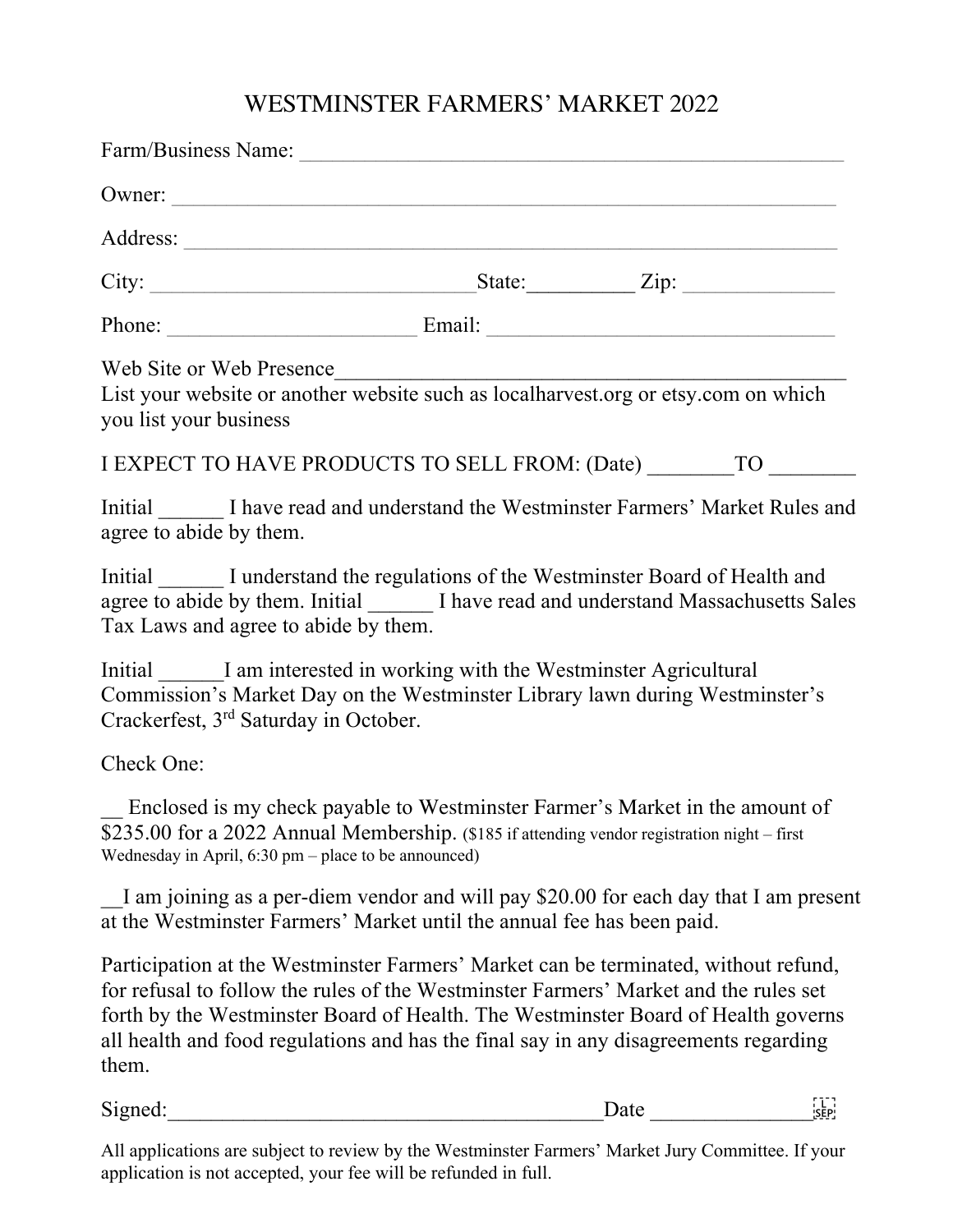Write a description of your business for use on the Westminster Farmers' Market website.

Return this form to: M.L. Altobelli, Westminster Farmers Market, 260 Davis Road, Westminster, MA 01473 before April 10, 2022

## **Farmers/Grower/Producer Application 2022**

For the products that you will grow/produce to sell, fill in this page of the application.

Write a comprehensive list of EVERYTHING you plan to grow/produce and sell for the farmers' market. You will only be approved to sell what you list here. This list must be thorough and complete. If you anticipate any additions to your product line mid-season, even if not confirmed, you must list it on your application:

Incomplete applications will be rejected.